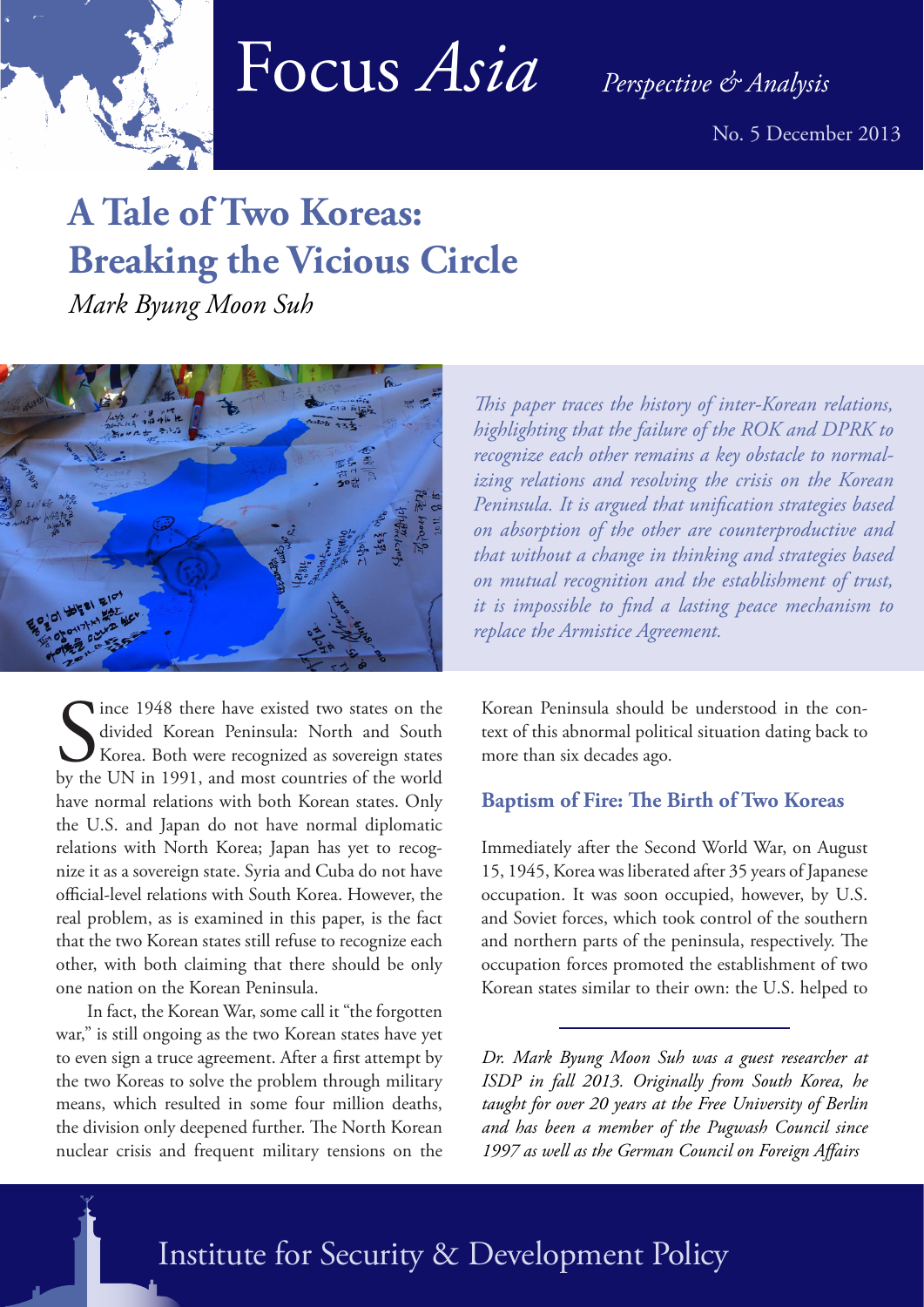establish a democratic state called the Republic of Korea (ROK)—or South Korea—on August 15, 1948, while the Soviets helped to establish a communist state in their occupation zone called the Democratic People's Republic of Korea (DPRK)—or North Korea on September 9, 1948. The occupation forces left the peninsula in 1949, making Koreans independent but divided into two ideologically contrasting systems.

Both the DPRK and ROK claimed to be the only legitimate government for the whole of Korea and sought to deny the existence of the other side. The situation in East Asia was also changing drastically as the civil war in China, which started in 1946, ended in victory for the Communist Party, thus giving a great boost to North Korea which had been supporting the Chinese Communists. With the approval of Stalin and Mao Zedong, the young North Korean leader Kim Ilsung started the Korean War to solve the problem of division by military means.<sup>1</sup> In response, the U.S. mobilized the UN Security Council, and on the same day a resolution was issued demanding that North Korea withdraw its forces north of the 38th Parallel.

The U.S. intervened in the civil war between the

"The parties to the Korean War, including both Koreas, failed to agree on any political solution ... with both North and South Korea claiming to be the sole, legitimate government for the entire Korean Peninsula"

two Koreas, with UN forces becoming involved in the first ever UN military action.<sup>2</sup> This was only possible because the Soviet Union was absent in the Security Council to protest the Republic of China (Taiwan) rather than the People's Republic of China representing China; this was

the only time that a member of the Security Council was absent. The U.S. was able to intervene militarily in Korea very quickly and pushed the North Korean military forces north of the 38th Parallel within a few months, as mandated by the UN resolution. The Korean civil war could have ended there, but then South Korean President Syngman Rhee also saw his chance to solve the problem of division by military means. Despite clear warnings from China not to cross the 38th Parallel, the UN forces under the command of The *Focus Asia Series* of the Institute for Security and Development Policy provides accessible, insightful commentary and analysis of the contemporary challenges facing Asia in the twenty-first century. It also serves as a forum for the Institute's visiting researchers to provide their viewpoints on the security and development issues affecting their countries, which add a much needed Asian perspective to the policy and research debate.

**Cover photo:** Prayers and messages for Korean reunification on Imjingak Freedom Bridge near the DMZ. Modified image, Jan Christian Teller, licensed under Creative Commons.

For editorial correspondence please contact Alec Forss at: aforss@isdp.eu

Disclaimer: The opinions expressed in this paper are those of the author only and do not reflect those of ISDP or its sponsors.

U.S. General Douglas MacArthur marched across in October 1950.

The UN forces were able to advance to the North Korean-Chinese border without much resistance. With the end of the war seemingly close, one that would have marked a South Korean victory, more than one million Chinese voluntary forces crossed the border and entered into North Korea, pushing the UN forces southward below the 38th Parallel.<sup>3</sup> This served to prolong the war and ultimately made it even more devastating.

After three years of bitter fighting without a clear winner but with heavy losses, and after the death of Stalin, the U.S., China, and North Korea signed the Armistice Agreement on July 27, 1953. However, South Korea refused to sign it, as it wanted to fight on until unification was achieved. The Armistice obliged the parties to seek a peace mechanism by means of a conference to eventually replace the Agreement itself; this conference was held in 1954 in Geneva. With very different sets of interests, the parties to the Korean War, including both Koreas, failed to agree on any political solution. This situation continues until today, with both North and South Korea claiming to be the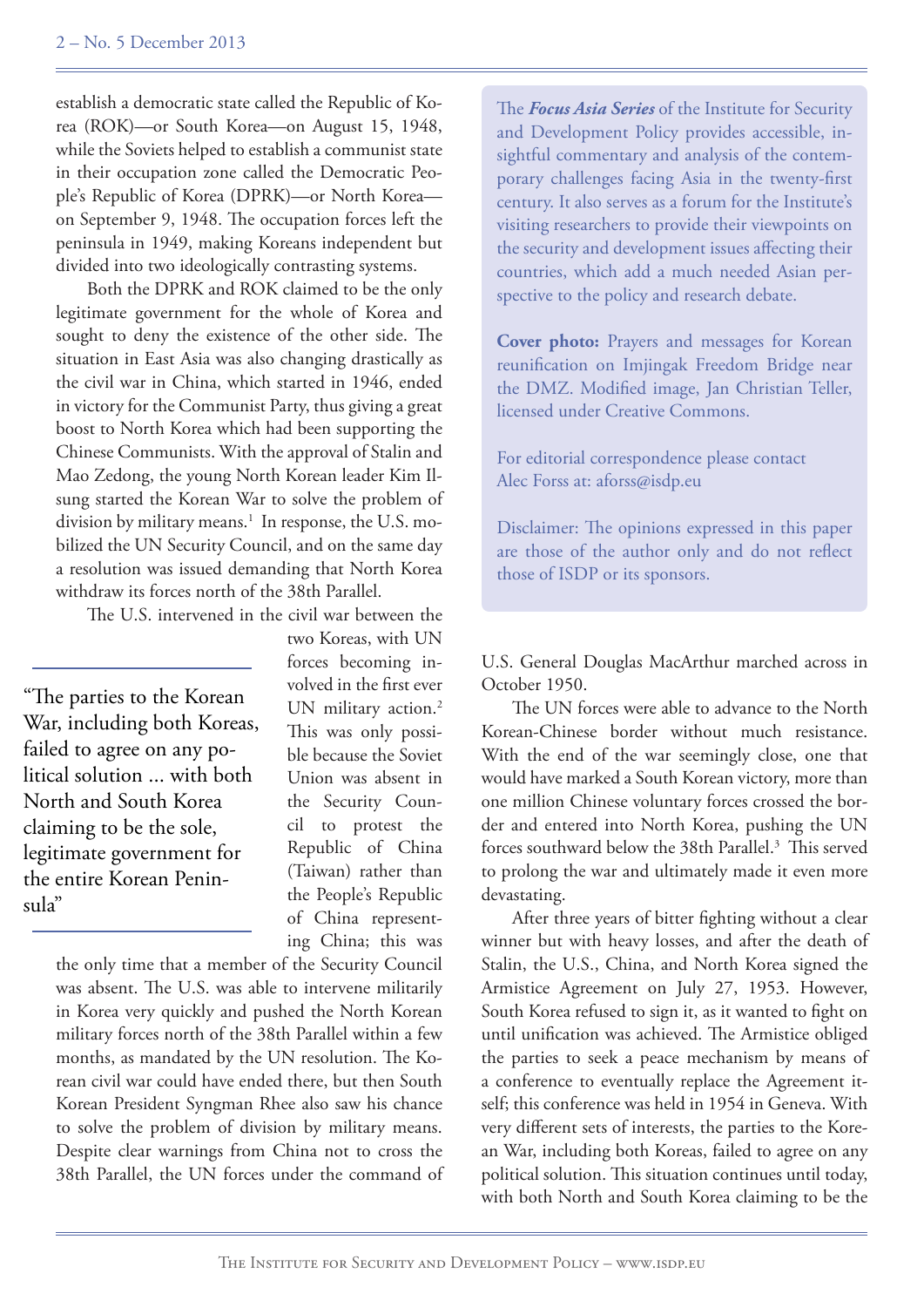sole, legitimate government for the entire Korean Peninsula.

After the Korean War, the two Koreas focused on rebuilding their war-torn countries without any contacts or exchanges with each other. This situation lasted until 1972, when, in the context of President Nixon's surprise visit to Beijing, one of the objectives of which was to find a peaceful settlement to the Vietnam War, there was an auspicious opening for better relations on the Korean Peninsula.4

# **Failures of Rapprochement**

North and South Korean leaders Kim Il-sung and Park Chung-hee sent their trusted envoys to Pyongyang and Seoul in 1972. These secret meetings produced the historical document called the July 4 North–South Joint Statement which stated the following principles:

1. Reunification shall be achieved through independent efforts without being subject to external imposition or interference;

2. Reunification shall be achieved through peaceful means, and not through use of force against one another;

3. A great national unity, as a homogeneous people, shall be sought first, transcending differences in ideas, ideologies and systems.<sup>5</sup>

In addition, the two sides agreed on refraining from slandering and calumniating the other side and from committing armed provocations, as well as taking active measures for preventing military skirmishes, in order to ease the tensions between the North and the South and create an atmosphere of mutual trust. They also agreed upon realizing a variety of exchanges in various fields to restore the severed national ties, promote mutual understanding, and expedite an independent peaceful unification.

If they had implemented this agreement, inter-Korean relations would be in a very different state of affairs than they are today. But instead of implementing what they had agreed upon, both leaders decided to strengthen their own powers and further deepen divisions. South Korean President Park Chung-hee decided to stay in office by changing the constitution, while Kim Il-sung named himself as permanent president. Both leaders put a ban on inter-Korean exchang-

es and mutual societal contact, thus reneging on what had been outlined in the Joint Statement. Both also concentrated on their nations' respective economic development, with South Korea surpassing the North Korean economy in the late 1970s.

It was only in the early 1990s after divided Germany had been peacefully reunited and the Eastern bloc and Soviet Union dissolved, that North Korea extended its hand to South Korea. The prime minister of the ROK, Chung Won-shik, and DPRK Premier Yon Hyong-muk met in Pyongyang and Seoul, signing the Agreement on Reconciliation, Nonaggression, and Exchanges and Cooperation between the South and the North in December 1991, and the Joint Declaration of the Denuclearization of the Korean Peninsula in January 1992. These were extraordinary achievements, but again they failed to be implemented. The problem was that since North and South Korea failed to recognize each other, these were only expressions of good intentions and had no legally binding status as treaties between states. Moreover, North Korea was suspected of developing a nuclear program, in the context of which the Geneva Framework Agreement was concluded between the U.S. and North Korea in October 1994.<sup>6</sup>

In the meantime, by the end of 1992, South Korea had improved its relations with all former socialist countries including China, which thus served to isolate North Korea. South Korea was confident that it could achieve unification on its own terms through the absorption of North Korea after its expected collapse. South Korea believed that the collapse of North Korea was inevitable, but in order to speed up the process the North had to be further isolated and pressured through sanctions. Accordingly, South Korea rejected North Korea's requests for economic aid during the prime ministerial dialogues in the early 1990s. However, Seoul has underestimated the durability of the North Korean regime, which has not collapsed as many have predicted.

A new juncture in relations was initiated with the change of government in South Korea in 1998. President Kim Dae-jung unveiled his so-called sunshine policy and offered high-level dialogue to North Korea with the aim of bringing about changes in relations on the Korean Peninsula. The first ever summit meeting between the two Koreas took place in June 2000. North and South Korean leaders agreed on the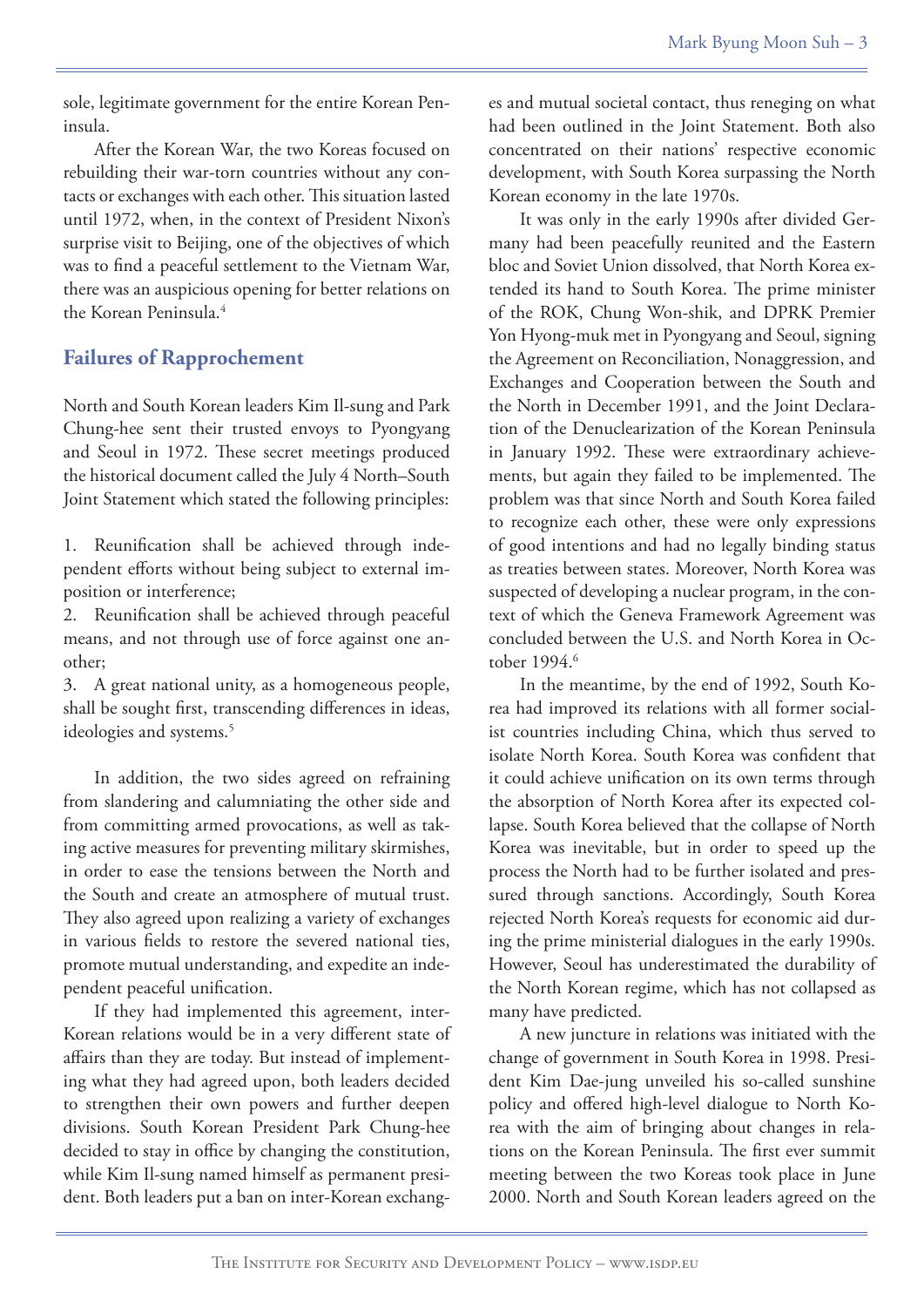North–South Joint Declaration in Pyongyang on June 15, 2000, $^7$  according to which:

The leaders of the South and the North, recognizing that the meeting and the summit talks were of great significance in promoting mutual understanding, developing South-North relations and realizing peaceful reunification, declared as follows:

1. The South and the North have agreed to resolve the question of reunification independently and through the joint efforts of the Korean people, who are the masters of the country.

2. For the achievement of reunification, we have agreed that there is a common element in the South's concept of a confederation and the North's formula for a loose form of federation. The South and the North agreed to promote reunification in that direction.

3. The South and the North have agreed to promptly resolve humanitarian issues such as exchange visits by separated family members and relatives on the occasion of the 15 August National Liberation Day and the question of unswerving Communists serving prison sentences in the South.

4. The South and the North have agreed to consolidate mutual trust by promoting balanced development of the national economy through economic cooperation and by stimulating cooperation and exchanges in civic, cultural, sports, health, environmental and all other fields.

But again, this declaration represented only political statements of good intentions, as both Korean states still failed to recognize each other and lay a legally binding foundation to their agreements. Thus while many expected some positive changes on the Korean Peninsula, there was no enduring improvement in bilateral relations. Nevertheless, President Kim Daejung received the Nobel Peace Prize in 2000 and many contacts between people in North and South Korea became possible including a few showcase family reunions.

Seven years elapsed until the second summit in October 2007, which was held a few months before President Roh Moo-hyun was to leave office. He even symbolically walked across the Demilitarized Zone (DMZ) for this second summit and signed the Declaration in Pyongyang on the Advancement of South-North Korean Relations, Peace and Prosperity, which affirmed that both parties would implement the June 15 Declaration as well as implement other measures designed to enhance respect, trust, and cooperation in a number of fields.8

Unfortunately, these good intentions once again failed to be implemented and did not bring about any positive changes on the Korean Peninsula. In

"Seoul has underestimated the durability of the North Korean regime, which has not collapsed as many have predicted"

sum, the fundamental sticking-point of mutual nonrecognition was not resolved or even discussed.

Roh Moo-hyun's successor, Lee Myung-bak, had little interest in improving relations between the two Koreas. The Mount Kumgang Tour Project was halted in 2009 and even the limited exchanges with South Korea stopped. The sinking of the South Korean naval corvette *Cheonan* on March 26, 2010, by an alleged North Korean torpedo as well as North Korea's shelling of Yeonpyong Island on November 23, 2010, increased military tensions between North and South Korea drastically. During the five years of President Lee Myung-bak's administration, relations between North and South Korea reached a nadir, with military clashes and hostilities occurring along the maritime border.

President Park Geun-hye's policies are seen by many as basically a continuation of the policies of the Lee Myung-bak government, namely pressure and isolation of North Korea. She is pressuring the North to give up its nuclear program in order to receive economic support from the South. Although she claims to want to build trust between the two states first and has many ambitious projects such as the DMZ Peace Park and railroad links to Europe, she has so far not offered any incentives to North Korea. However, in a situation where mutual trust and respect of mutual sovereignty is lacking, there is little room for substantive progress to be made. Moreover, North Korea does not feel secure enough to relinquish its nuclear weapons, which are intended to deter regime change.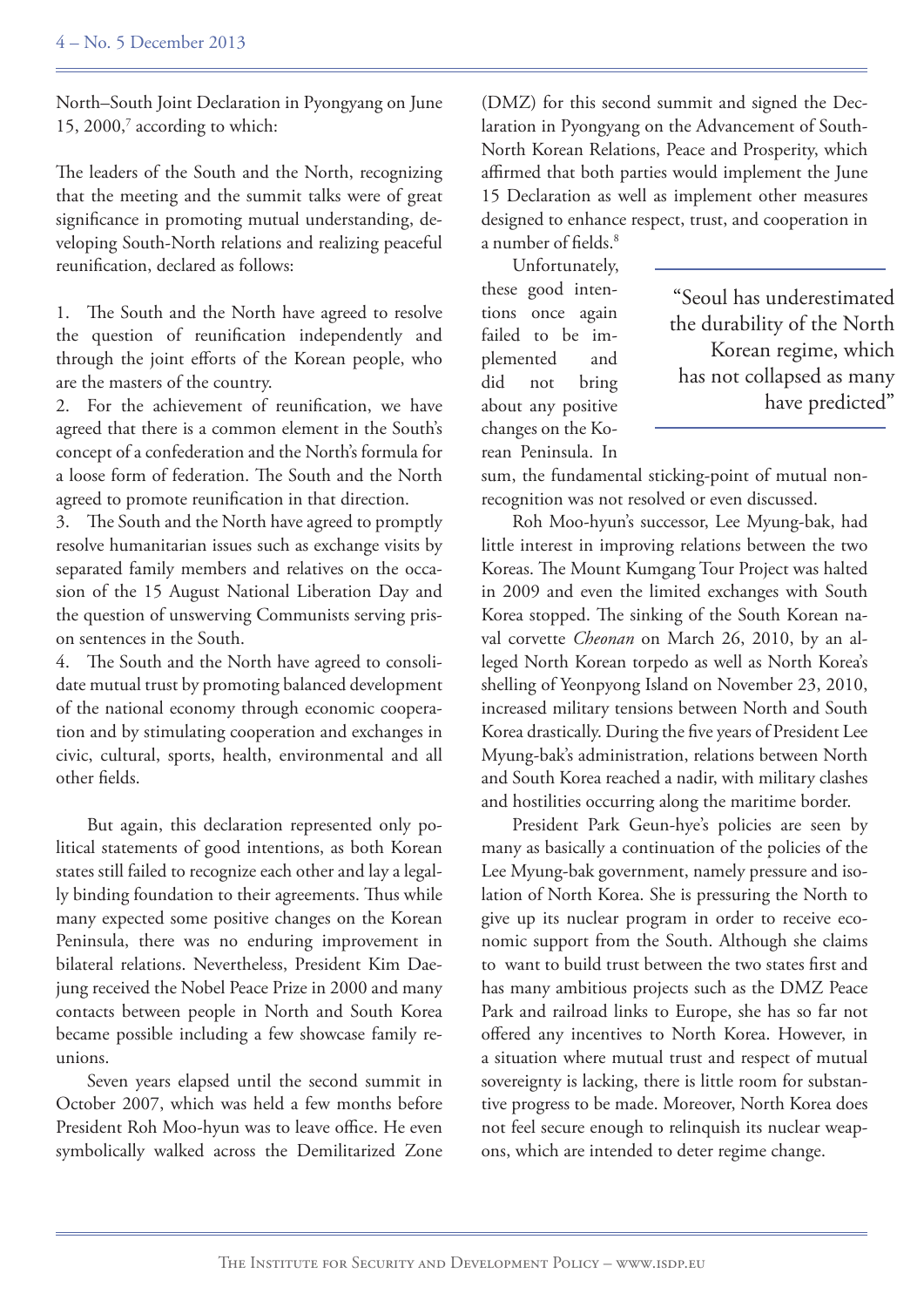#### **Timeline of Selected Events**

- **• August 15, 1948** ROK established
- September 9, 1948 DPRK established
- **• June 25, 1950**  Korean War begins
- **July 27, 1953** Korean Armistice Agreement
- **October 1966** Start of a three-year period of skirmishes in the DMZ
- **July 4, 1972** North-South Joint Statement
- **December 13, 1991** The Agreement on Reconciliation, Non-aggression, Exchange and Cooperation is signed between North and South Korea.
- January 19, 1992 Joint Declaration of the Denuclearization of the Korean Peninsula.
- **July 8, 1994** Kim Il-sung dies. His son, Kim Jong-il, later confirmed General Secretary of WPK
- **October 21, 1994 Agreed Framework signed in** Geneva
- June 13-15, 2000 First Inter-Korean Summit between Kim Dae-jung and Kim Jong-il
- **• December 2004** Kaesong Industrial Complex opened
- **September 19, 2005** Joint Statement of the Six-Party Talks
- **October 9, 2006** North Korea conducts first nuclear test.
- **October 4, 2007** Second Inter-Korean Summit
- November 23, 2010 Bombardment of Yeongpyeong Island
- **December 17, 2011** Death of Kim Jong-il, succeeded by his son Kim Jong-un
- February 12, 2013 North Korea conducts third nuclear test
- **March 8, 2013** North Korea announces its retreat from all non-aggression pacts
- **March 11, 2013** Joint military exercises begin between U.S. and ROK
- September 16, 2013 Kaesong reopens

# **New Thinking Needed**

The two Koreas are now at a crossroads with new leaders in both countries. The daughter of former President Park Chung-hee, Park Geun-hye, was elected as President of South Korea, taking office in February 2013 with a five-year mandate until 2018. In North Korea, Kim Jong-un, the third grandson of the founder Kim Il-sung, has ruled the country since his father Kim Jong-il's death in December 2011. Both Korean leaders share the responsibility for meeting their peoples' expectations: that is to maintain the legacy of their forefathers but also to bring about changes to normalize relations and ultimately unify the country.

In so doing, there is an urgent need to move away from zero-sum thinking—rather both have to make compromises to accept each other in order to reduce military tensions on the Korean Peninsula. It is the Korean people that have the most to lose by the continued division of Korea, while the neighboring countries and the U.S. are benefiting from a divided Korea and are not entirely unhappy with the situation. Tension on the Korean Peninsula is even beneficial to some neighbors. The U.S. military presence in South

Korea and massive import of modern weapons are viewed by North Korea as a threat to its regime and South Korea also regards the very existence of North Korea as a threat to its security and pays a high price for the alliance with the U.S.

"As long as Korea remains divided, neither normal political nor economic development is possible ... Mutually agreed confidence and trust building measures are essential"

As long as Korea remains divided, neither normal political or economic development is possible. The division not only risks stability and peace on the Korean Peninsula but also the future of its people. The unification strategies of both Koreas are contradictory and serve to cement the status quo. North Korea still hopes to unify the country by a socialist revolution in the South, and South Korea hopes that collapse of the North Korean regime is coming and unification by absorption can be achieved; that is, if China strictly applies the UN sanctions against North Korea. With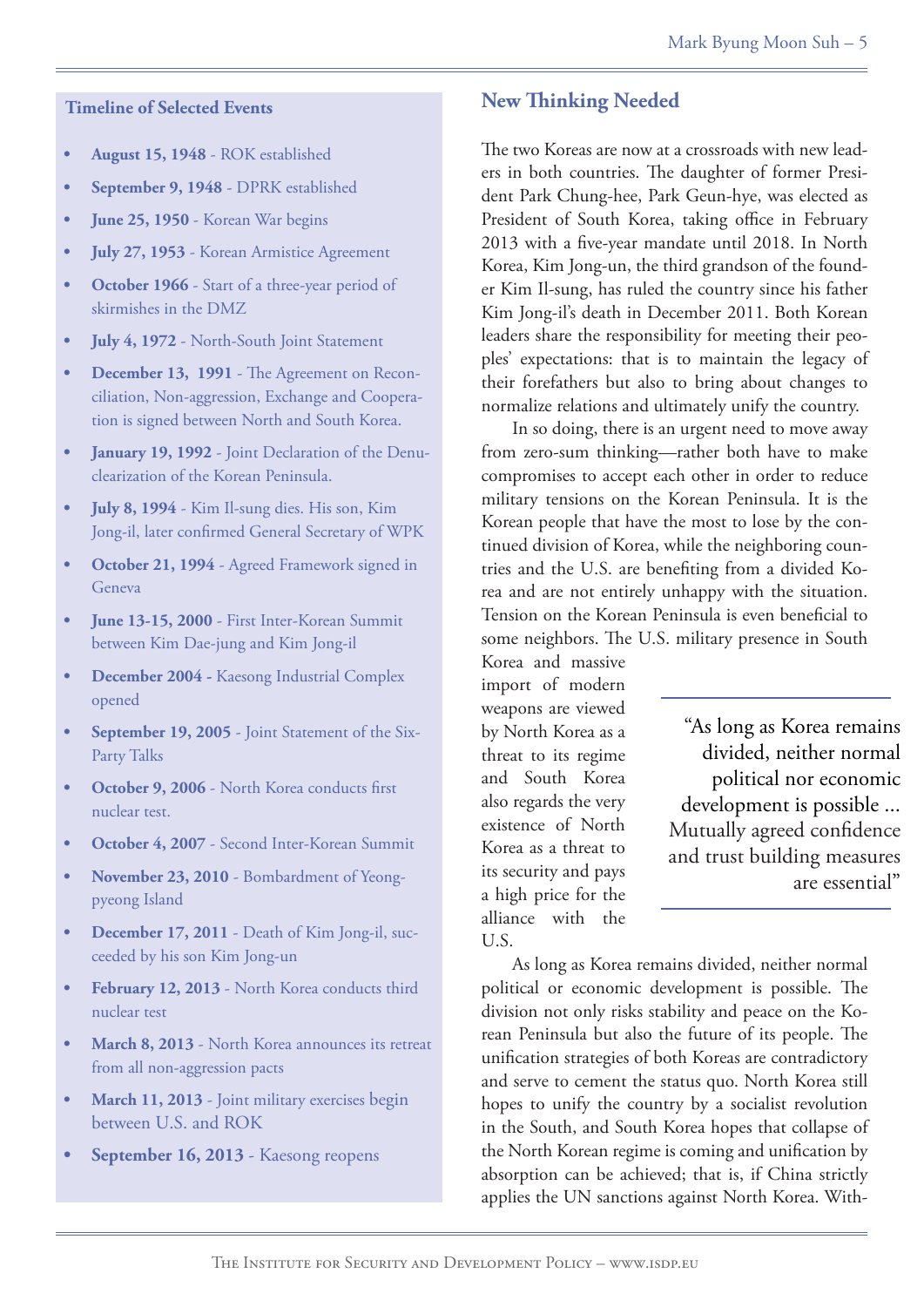out changing their thinking and strategy, it is impossible to find a lasting peace mechanism to replace the truce agreement. A new, more constructive thinking is therefore required.

#### **German Lessons for Korea**

The experience of divided Germany could provide invaluable lessons for Korea, as both West and East Germany had very similar policies such as ignoring and denying each other's existence that lasted from their foundation until 1969. Whereupon West Germany under Chancellor Willy Brandt changed its policy of denial and decided to recognize East Germany without giving up the goal of unification. In thus doing, the priority was to recognize each other as sovereign states and to expand exchanges between people. West Germany did not limit its people in having contacts with East Germany, but East Germany allowed only retired people to visit West Germany. However, East Germany did allow its people to have mail and telephone contacts with West Germans.

The two German leaders, Willy Brandt and Willy Stoph, held two summit meetings, agreeing to work toward the normalization of relations and for the reduction of tensions between the two Germanies. They agreed not to talk about German unification, which only would raise suspicions and even opposition from neighboring countries. Thus the unification issue was postponed and instead peace building became the top priority. The basic treaty defining relations between the two German states was signed in 1972 and diplomatic representatives in each capital were exchanged. They finally joined the UN as full members in 1974. West Germany extended generous economic assistance to East Germany in difficult times and even encouraged retired East Germans to visit West Germany; young East Germans were not allowed as it was feared they would escape to the West.

The political leaders of both German states were concerned about military clashes between the East and West during the Cold War and worked together to prevent war, which very likely would have been fought on German territory. With the political changes in the Soviet Union and in the countries of Central and Eastern Europe, East Germans decided through their first (and last) democratic election to dissolve East

Germany (the German Democratic Republic) and for its five states to join West Germany (Federal Republic of Germany), thus reuniting the country after over four decades of division. Although many East Germans, especially the older generation, were unhappy in the beginning and perceived themselve as essentially second-class citizens, all Germans became winners of the political unification with the new Federal Republic of Germany embarking on a new phase of building a strong, proud, and united country. Now, after only 23 years of peaceful unification, united Germany is leading Europe economically and politically.

It is well known that President Park Geun-hye respects Germany and is a good friend of Chancellor Angela Merkel. She could learn from the German experience and apply these lessons to Korea. In particular, she should learn how both Germanies ended their confrontation and normalized relations. Some counter that Germans never fought each other in the same way Koreans did, and it is therefore difficult to compare. To this it could be argued, however, that the majority of the Korean population have also not fought each other since they were born after the Korean War. In sum, it is mainly due to German politicians on both sides that war on German soil was prevented, instead working together for peace in Europe.

#### **The Path to Normalization**

Continuing confrontation and denying the existence of North Korea cannot solve the problem; rather it only worsens the situation. Since President Park visited North Korea and met with Kim Jong-il once in 2002, North Koreans tend to believe that she has a better understanding of their country.9 President Park Geunhye is thus well place to prioritize the building of peace and prevent military clashes between the two Koreas. The top priority of the two Korean leaders should be to end the war and peacefully restore the Korean nation through a healing of the past. To achieve these goals, President Park should show a greater flexibility in dealing with North Korea. Negotiations imply each side be willing to exchange something it has for something it wants, in the pursuit of achieving higher interests. In this regard, mutually agreed confidence and trust-building measures are essential.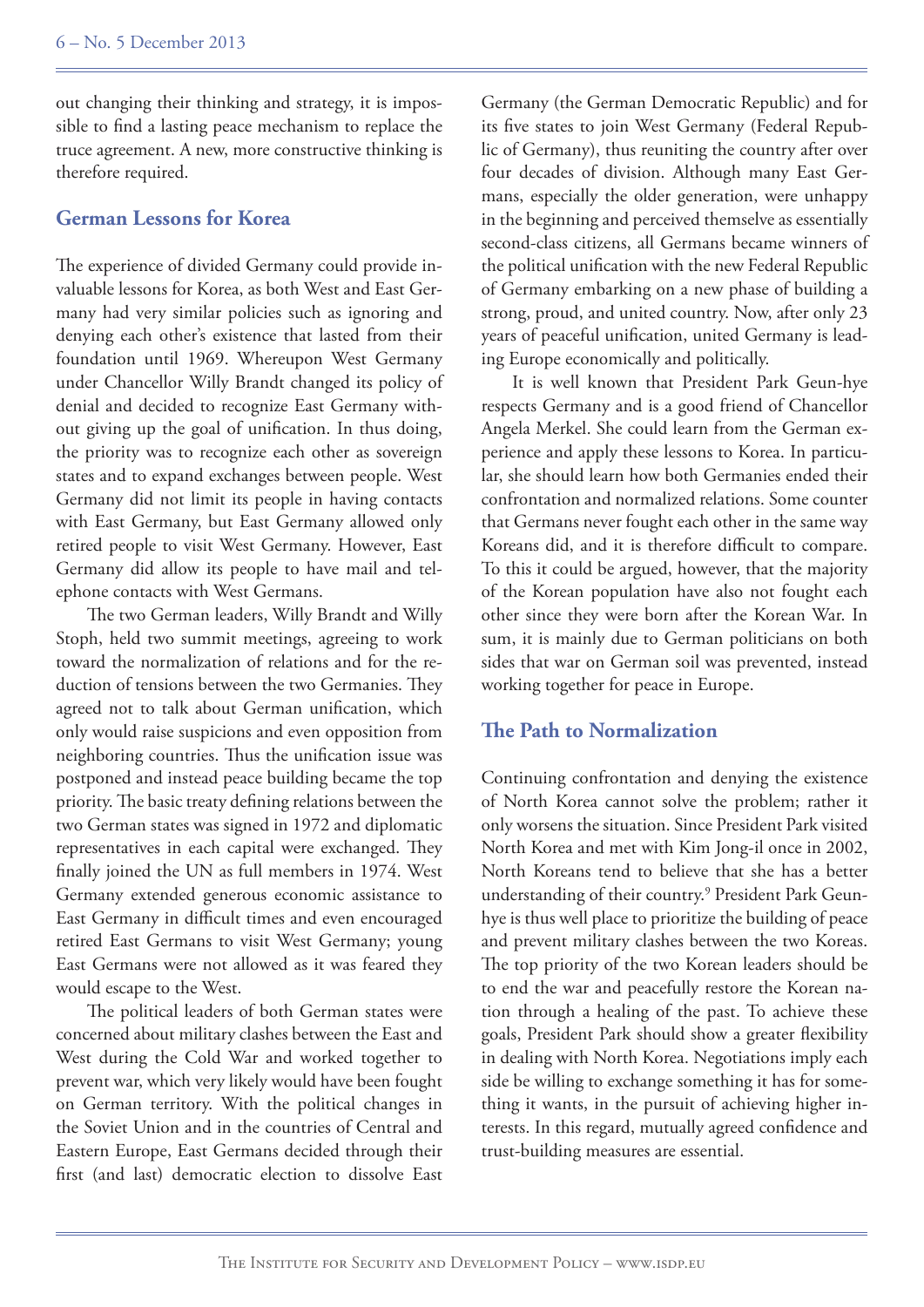Waiting for the collapse of one Korea is only a waste of invaluable time, while possibly losing the historic opportunity to change the situation. As the two Germanies did in the early 1970s, the two Koreas should agree on a basic treaty recognizing each other and work together in order to build peace in Korea and in the region. This will be the first step to preven another inter-Korean military conflict which could destroy the positive legacies of building up the two Korean states by their ancestors.

North Korea firmly believes that without the U.S. intervention in Korean affairs, North Korea would have won the war of national liberation and achieved unification in their favor long ago. This is the main reason why North Korea continues to insist on making a deal with the U.S. to solve the nuclear issue. North Korea has already demonstrated its nuclear capabilities on three occasions, and it believes that the U.S. should withdraw from the Korean Peninsula and let Koreans decide on their future themselves, a standpoint which is entirely unrealistic. President Park, therefore, must persuade Kim Jong-un that without giving up its nuclear weapons program, it is impossible to improve relations with the U.S. For this to succeed, security guarantees for North Korea to replace its "nuclear deterrent" will likely be necessary.

It should be noted here that North Korea has taken a small but important step toward acknowledging the reality of the existence of two Korean states. During the 2013 Asian Cup and Interclub Junior & Senior Weightlifting Championship held in September 2013 in Pyongyang, North Korea for the first time in its history played the South Korean national anthem and hoisted the South Korean flag six times.<sup>10</sup> This shows that the North Korean leadership already de facto accepts the reality of the existence of South Korea.

South Korea, for its part, has also had difficulties in accepting North Korea as a sovereign state: Article 3 of its Constitution defines the whole peninsula as the territory of the Republic of Korea and that North Korea has illegally occupied parts of its territory since 1948. However, South Korea has also de facto accepted the existence of North Korea since 2005, when it played the North Korean anthem and hoisted the national flag in an international event held in South Korea.11 Although it does not accept North Korea as a sovereign state, it accepts the reality that North Korea

is a member of the UN and an independent state competing in international events.

Furthermore, since the second summit in 2007, there has been a heated debate going on in South Korea: the conservatives blame former President Roh Moo-hyun for having given up the NLL (Northern Limit Line) during the North-South summit. The NLL was drawn by the UN Command to define the North-South maritime border in the West Sea. North Korea has never formally accepted the NLL, but it has nonetheless accepted it as the de facto maritime border between the two Koreas. Owing to the frequent maritime clashes in recent years, President Roh Moohyun had proposed to define the area as a peace park and to have it jointly managed by North and South Korea. Even conservatives are now realizing the fact that the territory of South Korea consists of only those areas below the NLL and DMZ currently controlled by South Korea.

President Park Geun-hye can offer North Korea mutual acceptance and thus end the Korean War while delaying the issue of unification for the next generation. As the two Korean states did not even jointly sign the truce agreement in 1953, they need to declare the

end of war and sign a non-aggression treaty. The foundation was already laid in 1991 during the prime ministerial meetings, and now both parties must build on this foundation and sign a basic treaty, recog-

"North Korea for the first time in its history played the South Korean national anthem and hoisted the South Korean flag six times"

nizing each other as sovereign states and exchanging representatives to each capital in order to establish official relations. This is the only way to build trust, which President Park Geun-hye desires and which would bring about positive changes on the Korean Peninsula.

Once relations are normalized and clearly defined, enabling the two Koreas to coexist, they should then reduce the size of their respective militaries, so that no side can be a threat to the other. Military downscaling will free up expenditure that could be used by both Koreas to develop and strengthen their respective countries. If there is no more threat to North Korea,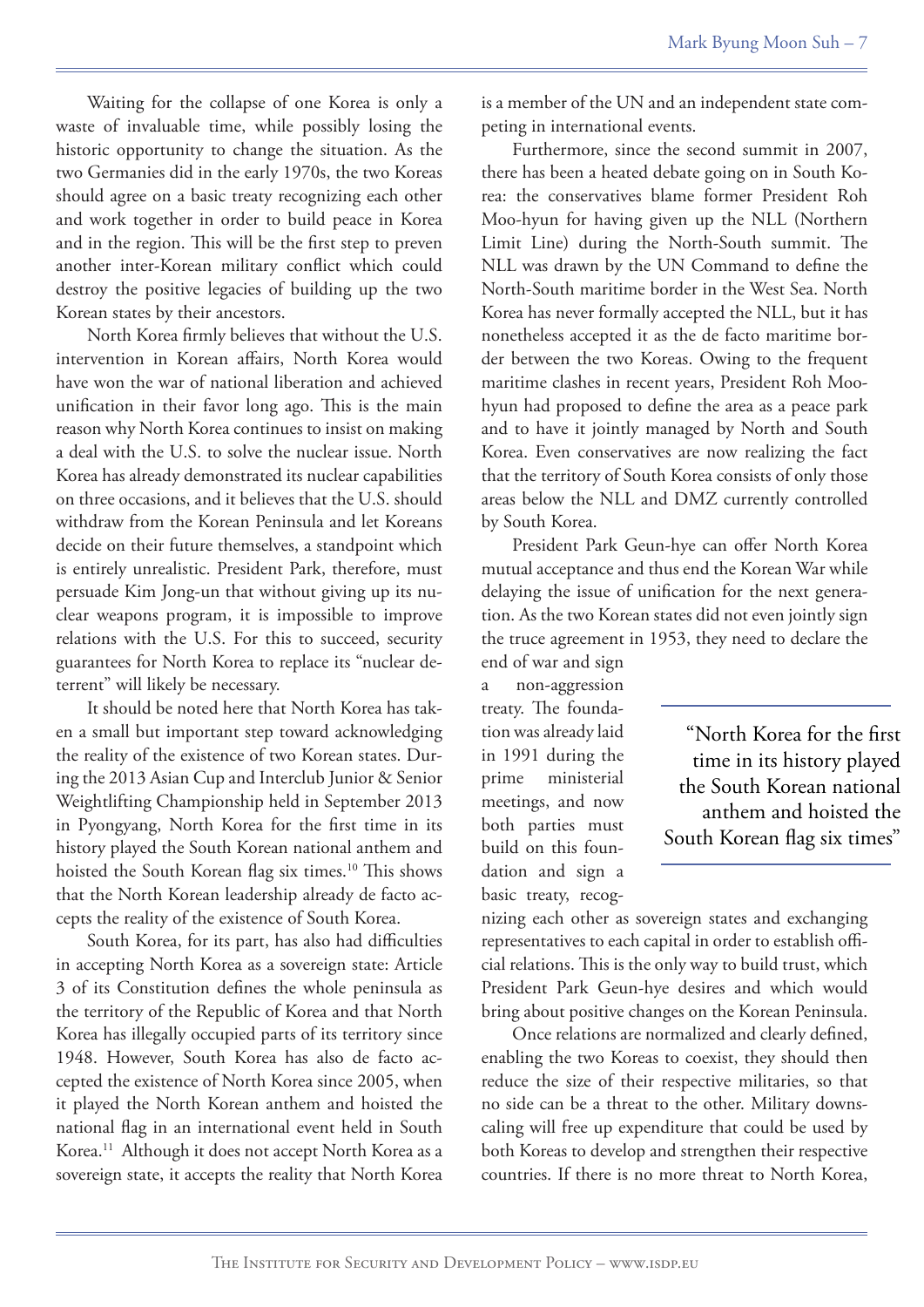Pyongyang would have no reason to possess nuclear capabilities, as it has stated on numerous occasions. And vice versa, if North Korea is no longer a threat to South Korea, Seoul would have no reason to spend vast amounts of money on purchasing modern weapons. The two leaders should work to improve political circumstances first, so that the Korean Peninsula will no longer be a crisis region and the two Koreas can work together to build a great nation again.

The two leaders should realize that there is an emerging danger encroaching on the Korean Peninsula that could see it become the next victim of a growing power struggle between China, Japan, Russia, and the U.S., as in the early 20th century. Indeed, China, the U.S., and Japan are exerting their influence in the region while the latter is attempting to become a militarily strong nation again with the full support of the U.S. Further, territorial disputes between China and Japan can ignite a major military conflict which could endanger the peace and stability of the region. The two Koreas have no other alternative but to work together to prevent future confrontations and upcoming conflicts between the big powers on the Korean Peninsula.

The best security in the twenty-first century comes from economic strength and social stability, not from weapons and soldiers. Thinking about unification while waiting for the other side to collapse will not bring a solution to this old problem. Instead, the two Koreas should be proactive in finding a solution which can bring benefits to both sides. The U.S. and China are not interested in offering a solution for Korea, so it is time that the Koreans themselves accept the reality, become masters of their own fate, and find a compromise solution.

#### **Kick-starting the Process**

The two Koreas definitely need a new start after their decades-long confrontation, which has wasted valuable resources and time. Unfortunately, however, North and South Korea have found it difficult to start talking directly with each other because of domestic political constraints. Both states desperately need third-country mediation. In addition to Switzerland, Sweden is the other remaining member of the Neutral Commission setup by the UN and has access to both Koreas. Swe-

# **KEY POINTS**

- Declarations and agreements signed between the two Koreas have represented only political statements of good intentions. However, both states haved failed to recognize each other and lay a legally binding foundation to their agreements. Therefore, there has been no enduring improvement in bilateral relations.
- President Park must persuade Kim Jong-un that without giving up its nuclear weapons program, it is impossible to improve relations with the U.S. For this to succeed, security guarantees for North Korea to replace its "nuclear deterrent" will likely be necessary.
- Both parties must sign a basic treaty, recognizing each other as sovereign states and exchanging representatives to each capital in order to establish official relations. This is the only way to build trust, which President Park Geun-hye desires and which would bring about positive changes on the Korean Peninsula.
- The best security in the twenty-first century comes from economic strength and social stability, not from weapons and soldiers. Thinking about unification while waiting for the other side to collapse will not bring a solution to this old problem. Instead, the two Koreas should be proactive in finding a solution which can bring benefits to both sides.

den could thus provide a neutral and supportive venue for North-South meetings.

A process needs to get underway until the Korean leaders reach a solution. However, since many people in both countries are still strongly against any contact with the other Korea, this has to be done without any media or public attention. The most important step, however, should be the termination of hostile relations by declaring that the Korean War is officially over by the two Koreas. The war-like situation on the Korean